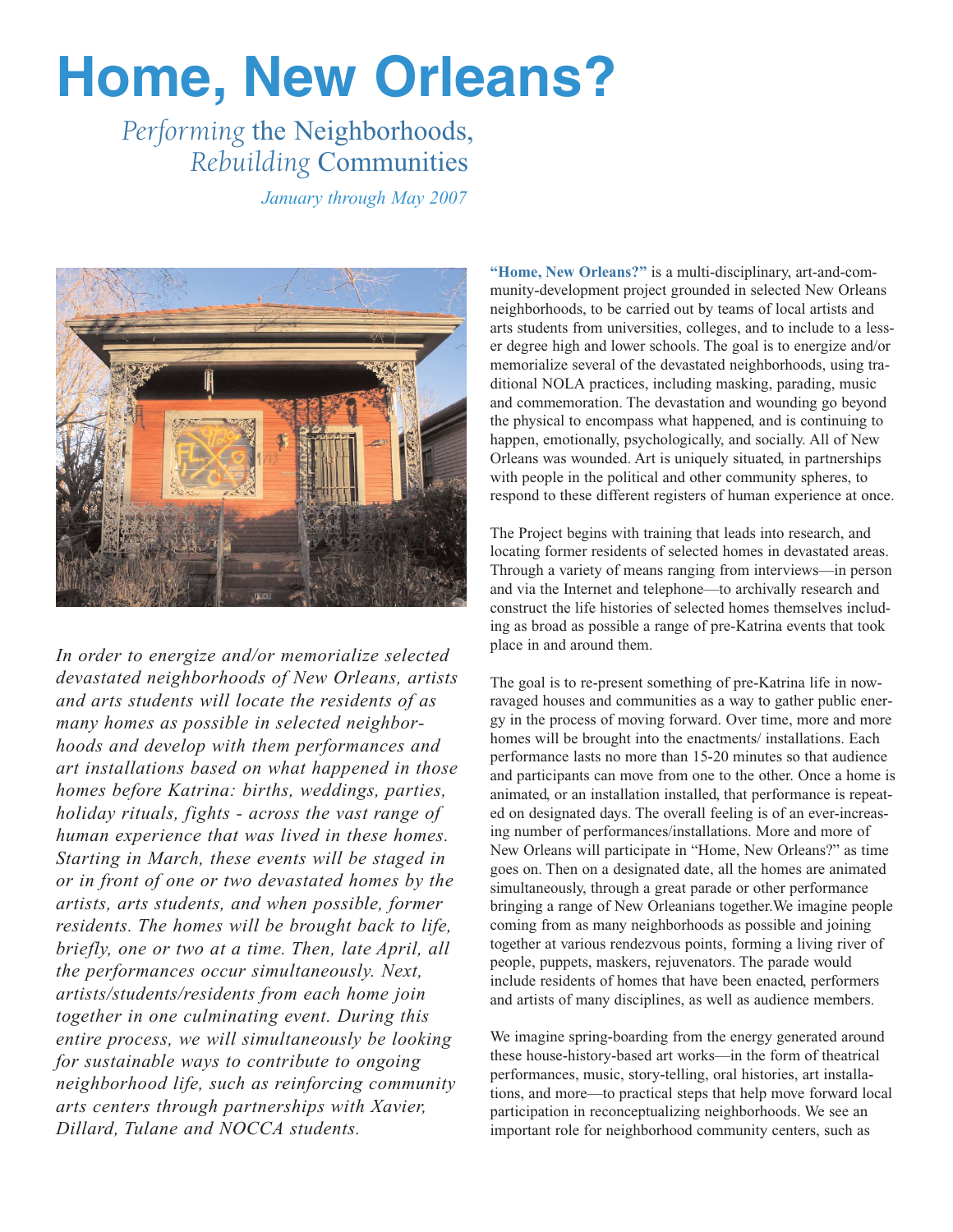

Willie Birch's 7th Ward organization, The Porch, as sites where artists/arts students can contribute to neighborhood renewal, activated through this process. The project seeks to celebrate and probe the joys and sorrows of community life pre-Katrina and participate in envisioning and providing creative tools to achieve a better future.

The original scenario of "Home, New Orleans?" was conceived by NYU Professor Richard Schechner, who lived in New Orleans in the 1960s working both at Tulane University and with the Free Southern Theater. He will remain involved as an artistic consultant. The project is structured in two conjoining parts: one directed by local visual artist Jan Gilbert, curator of *The VESTIGES Project: Think Tank* and working with the Contemporary Arts Center, involving local artists; the other team led by Ron Bechet, chair of the Art Department at Xavier University, and Jan Cohen-Cruz, professor from NYU Tisch School of the Arts. Cohen-Cruz will bring 10-15 Tisch students to New Orleans for the fourteen week spring semester to live in Xavier dorms, which are once again up and running but with far fewer students than desired. Along with New Orleans arts students from Xavier, Dillard, Tulane, and NOCCA (the arts magnet high school in New Orleans), the NYU students will participate in research and art making for the art-and-neighborhood remembering and renewal project. The teams will also be composed of local artists who participate both as mentors to the students and co-creators.

Trinidadian carnival master Peter Minshall, a project consultant, generated the idea of a "a living river of people: one river, one people" parade which is one potential culmination for the project. The final event, likewise involving local artists and neighborhood residents and audience members, will be developed in close and deep collaboration with participating community members.

Two complementary courses co-designed by Bechet and Cohen-

Cruz will frame the experience for the students. One, a history and policy course, will feature experts in Gulf Coast social and architectural history, urban development, post-trauma psychology, et al., examining the crisis in its broadest context. A second, *Building Community Through the Arts*, will focus on the art project itself, under the guidance of Bechet, Cohen-Cruz, collaborators John Barnes of Dillard and Amy Koritz of Tulane, and local artists. That is, the first course looks at the deep background and subsequent policy issues that Katrina gives rise to, providing students with a sense of the dimensions of the crisis. It informs the actual research, community engagement, and art making the students participate in through the second course. Through "Home, New Orleans?," arts magnet high school and university students will collaborate with local artists, experiencing the arts serving community renewal goals.

**The significance of the work in New Orleans is multiple:** Given the magnitude of the problem, it is essential to involve everyone who may be able to help. This project has generated enormous enthusiasm among students and faculty at Xavier, Dillard, Tulane and NOCCA in New Orleans, from NYU Tisch School of the Arts, and from New Orleans-based artists and their respective collaborators such as Kathy Randels (ArtSpot Productions), John O'Neal (Junebug Productions), Willie Birch (The Porch), Bruce France (Mondo Bizarro), and Jan Gilbert, (The VESTIGES Project). Many others have already expressed their support and desire to participate ranging from former NOLA resident Dr. Jacques Arpin (cultural psychiatrist and doctor of anthropology who has dealt with displaced persons and victims of mass cultural traumas); Sharon Litwin, Senior Vice President for External Affairs of the Louisiana Philharmonic Orchestra; jazz legend Dr. Michael White; now NYC/former NOLA residents filmmaker/activist Maggie Hadleigh-West, artistic director Andrew Larimer (The NOLA Project) and musician Howard Fishman, and the Laramie Project's Jeff L'Hoste.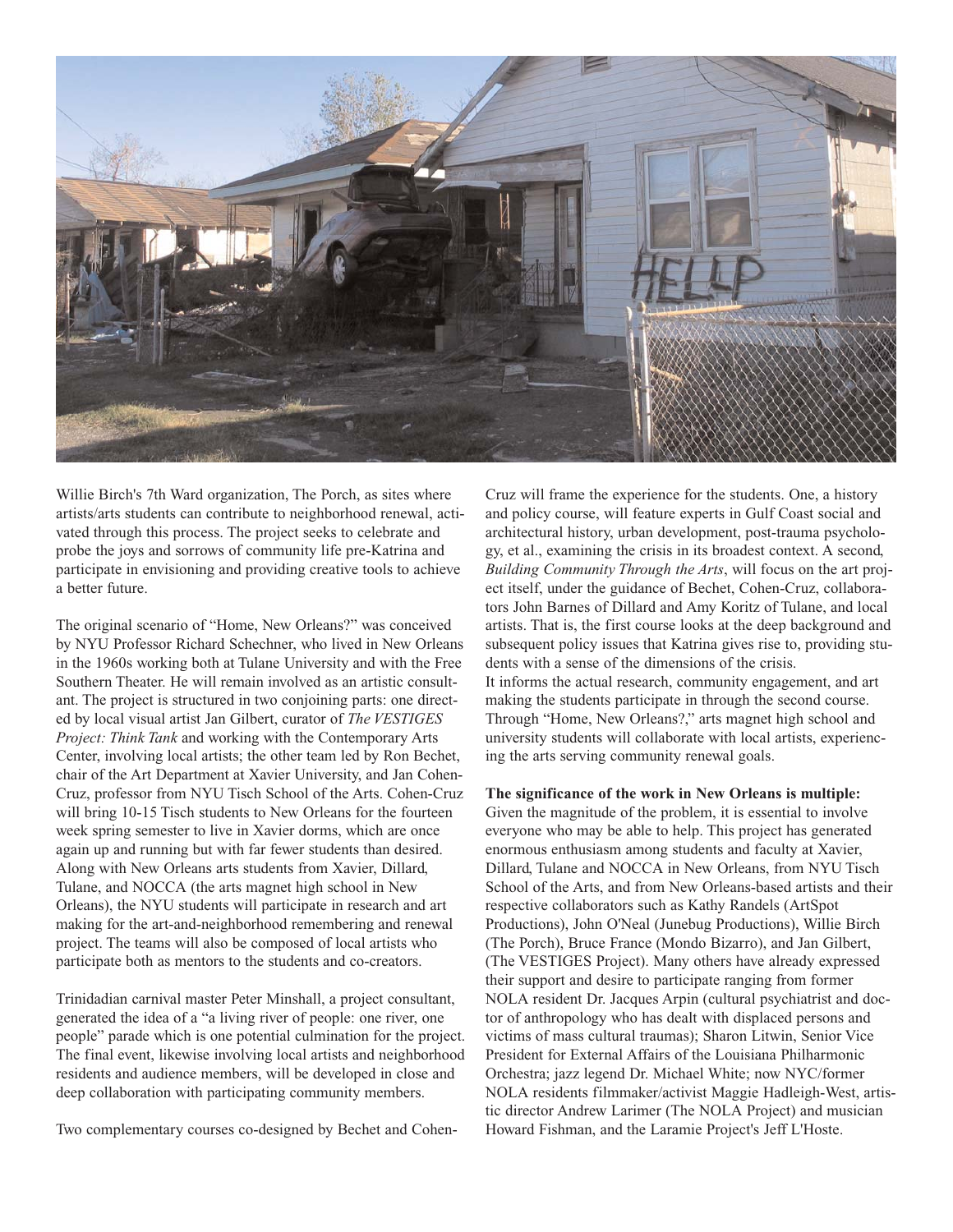

Transforma Projects, a national vehicle for supporting, nurturing, and celebrating creative practices that impact the social and physical environment, has adopted "Home, New Orleans?" as one of three prototype projects in New Orleans. The State of Louisiana Division of the Arts also joins in the recognition of the import and abundant potential impact of this collaboration. A model partnership of non-profits (A Studio in the Woods, East Coast Artists), members of the corporate community (Residence Inn by Marriott, Ridgway's Reprographics) and near and far community programs (NYC Grassroots Performance Project) and concerned individuals are joining together to be part of this cultural recovery effort.

What participants learn about the potential of art through this project could impact what they go on to create in their careers. It will also further institutionalization of community-based art at their respective schools and organizations. A platform will be provided from which former residents continue to contribute ideas to reconceptualize neighborhoods, not just in terms of rebuilding houses but also vis-a-vis other human needs such as childcare, activities for all ages, and safety, in essence asking what makes a neighborhood function optimally. Emotional and spiritual impacts on former residents of the houses are anticipated as well as the healing that results as their losses are honored through this series of commemorations. We also will try to pro-



vide practical support, such as expanding the availability of free projects available in neighborhoods through community centers, thanks to sustainable university/student involvement.

#### **Resources necessary:**

**First:** Human resources. People who want to undertake this as a specific set of performances and art installations. New Orleansbased artists would collaborate with Xavier and other New Orleans teaching institutions, NYU students and faculty members, with each participating institution contributing their artistic, community-based skills, and research expertise. The Project will also engage artists of many disciplines and collectives as well as staff and volunteers from New Orleans' Contemporary Arts Center and the New Orleans Center for Creative Arts and the Vestiges Project. It is intended to engage New Orleans urban planners/ architects/and officials at all levels of government.

**Second:** Research, travel, and internet resources in order to find the persons who will be interviewed.

**Third:** Gathering of "first hand" materials—pieces of furniture, mementos, photographs, etc. What is eerie about the devastated homes is that so much was abandoned in a great rush. There is an enormous amount of valuable personal material concerning life histories still in the homes. As much of this as possible needs to be recovered and honored. Many oral history efforts are already underway. These may be used as resources both through house stories already obtained as well as our requesting that questions pertaining to pre-Katrina lives of the homes be added to these groups' lists of questions. Each home site will have a team of artists, designers, musicians, technicians. NOLA theatre companies, artists groups, etc, will choose site(s) and work both individually and in tandem with the larger effort to realize this project.

**Fourth:** Technical resources for performing on the spot in the Lower Ninth, Lakeview and other areas. If the performances are during the day, sunlight and daylight should suffice. If there are performances indoors, powerful flashlights or candles can serve as illumination.

**Fifth:** Funding and in kind services from a wide network of supporters.

#### **Intended goals:**

- 1. Former residents will have the opportunity to truly mourn what they have lost as well as to celebrate it, through the art based on people's home histories.
- 2. Students and faculty from the participating schools as well as local artists will further their knowledge of how to use art in